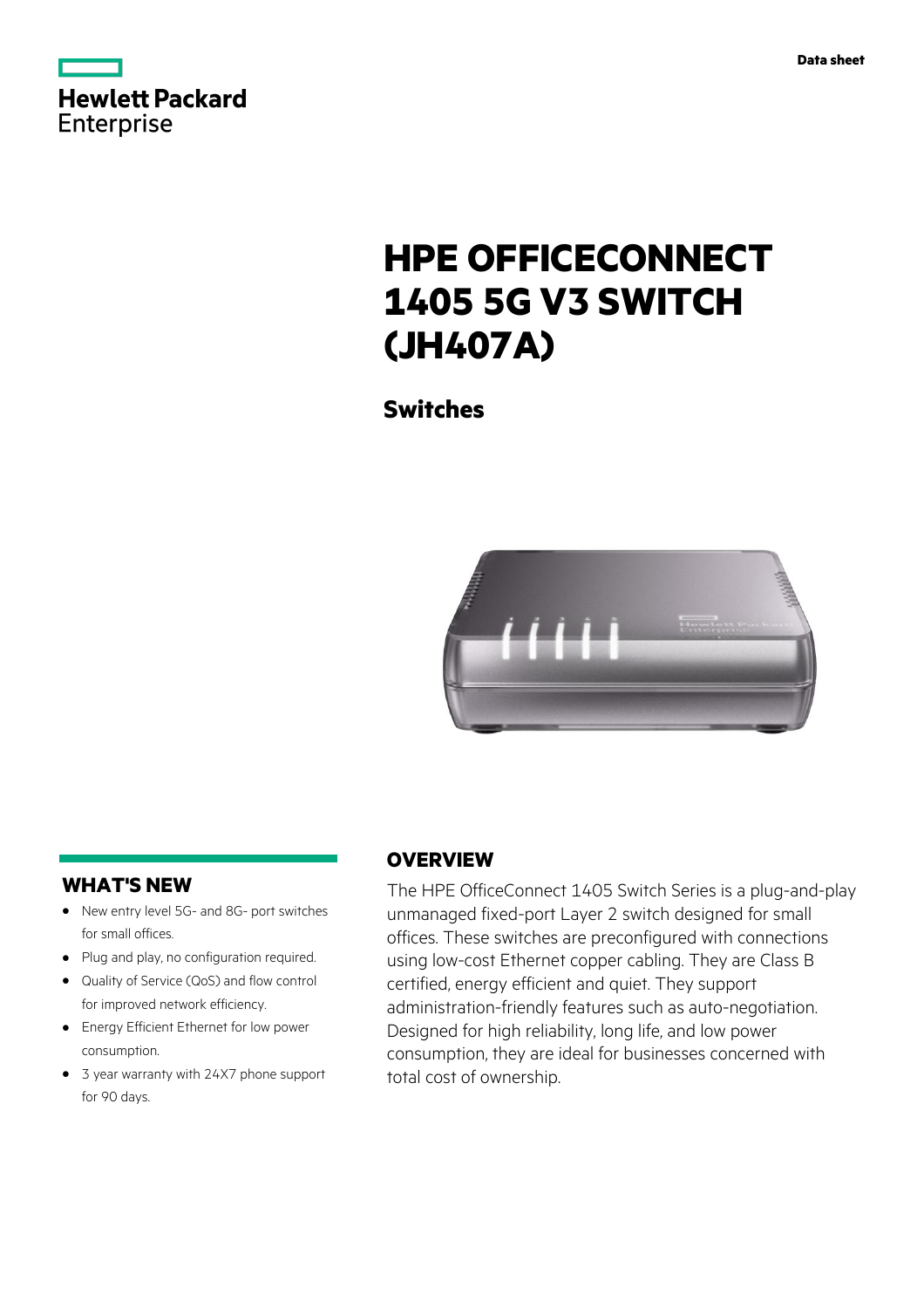# **FEATURES**

#### **Ease of Use**

The HPE OfficeConnect 1405 Switch Series offers unmanaged plug-and-play simplicity.

A comprehensive LED display with per-port indicators provides an at-a-glance view of status, activity, speed, and full duplex operation.

Flow control helps to provide reliable communications during full-duplex operation.

#### **Connectivity and Performance**

The HPE OfficeConnect 1405 Switch Series with Auto-MDIX automatically adjusts to straight-through or crossover cables on all 10/100 and 10/100/1000 ports.

Jumbo packet support for Gigabit Ethernet ports only offers up to 9216-byte frame size to improve performance of larger data transfers.

Half/Full duplex auto-negotiating capability on every port doubles the throughput of every port.

### **Quality of Service (QoS)**

The HPE OfficeConnect 1405 Switch Series has IEEE 802.1p prioritization delivering data to devices based on priority and type of traffic.

The switches support energy efficient Ethernet.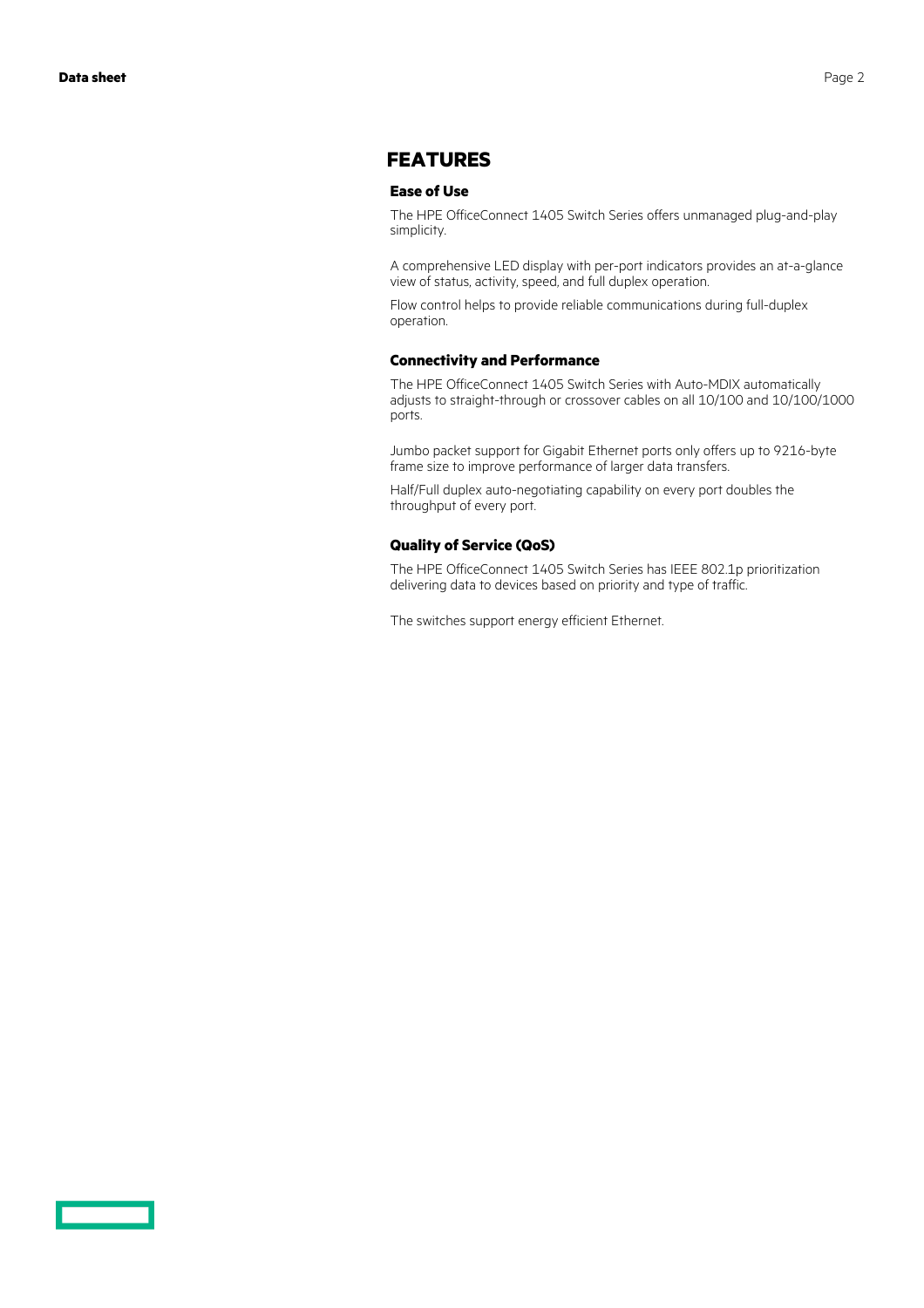<u>and the set of the set of the set of the set of the set of the set of the set of the set of the set of the set of the set of the set of the set of the set of the set of the set of the set of the set of the set of the set </u>

# **Technical specifications HPE OfficeConnect 1405 5G v3 Switch**

| <b>Product Number (SKU)</b>       | <b>JH407A</b>                                                                                                                               |
|-----------------------------------|---------------------------------------------------------------------------------------------------------------------------------------------|
| <b>Differentiator</b>             | Great desktop 5-port Gigabit switch for your office or home network.<br>This model has 5x 10/100/1000 ports with an external power adapter. |
| <b>Ports</b>                      | (5) RJ-45 autosensing 10/100/1000 ports                                                                                                     |
| <b>Memory and processor</b>       | Packet buffer size: 1 Mb                                                                                                                    |
| Latency                           | 100 Mb Latency: $<$ 3 µs<br>1000 Mb Latency: < 2.6 µs                                                                                       |
| <b>Throughput</b>                 | up to 7.4 Mpps                                                                                                                              |
| <b>Routing/switching capacity</b> | 10 Gbps                                                                                                                                     |
| Input voltage                     | 100 - 240 VAC, rated                                                                                                                        |
| <b>Operating humidity range</b>   | 15 to 95% (noncondensing)                                                                                                                   |
| <b>Power Consumption</b>          | 3 W (maximum)                                                                                                                               |
| Minimum dimensions (H x W x D)    | 11.43 x 9.14 x 3.56 cm                                                                                                                      |
| Weight                            | 0.18 kg                                                                                                                                     |